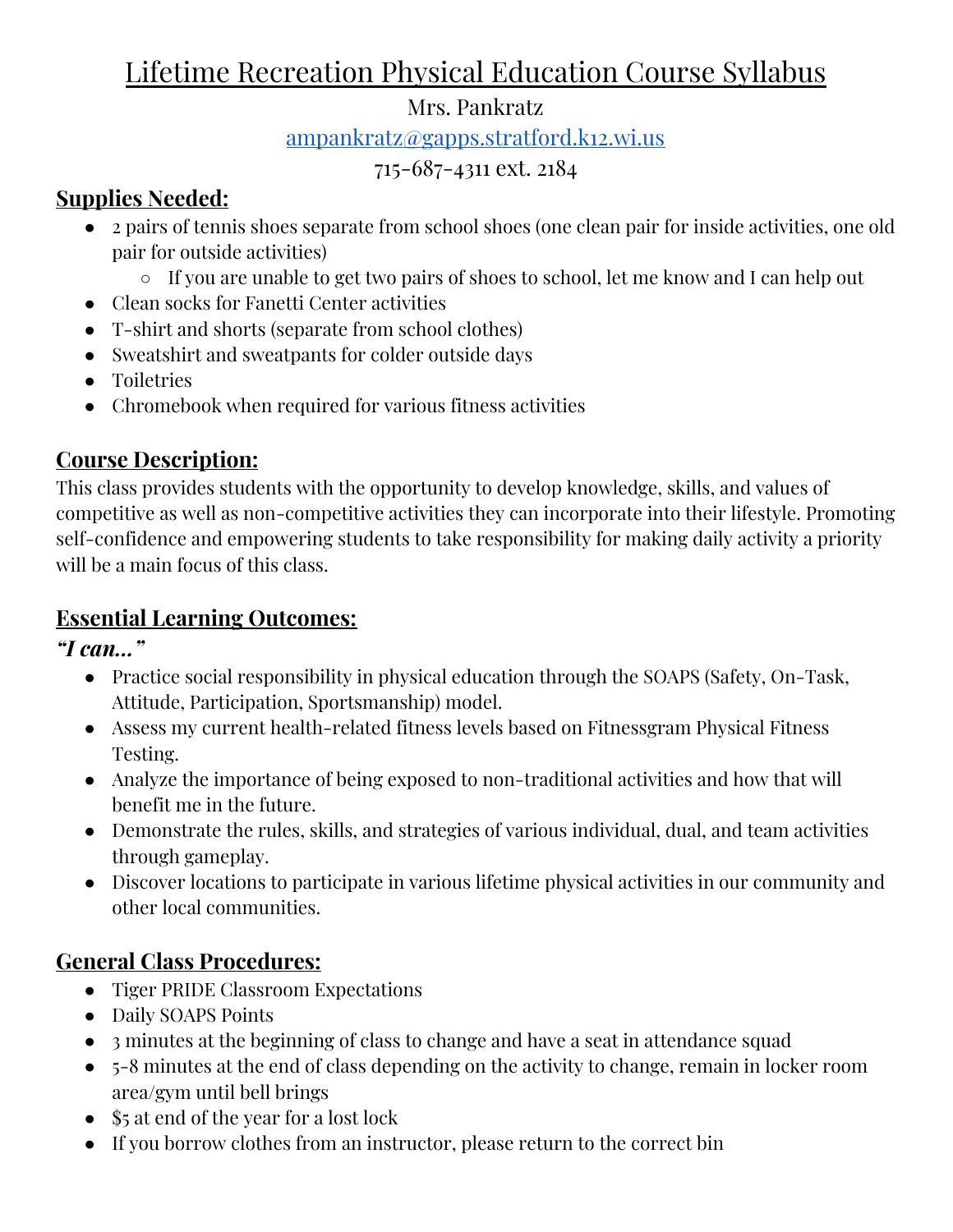#### **Assessment**:

| <b>Formative Assessment:</b><br><b>Daily SOAPS Points</b><br>50% quarter grade                                                                                   | <b>Summative Assessment:</b><br><b>Unit Grades</b><br><b>Cognitive Assessment</b><br><b>Projects</b><br><u>50% quarter grade</u>                                                                                                                                                                                                                                                                                                                                                             | <b>Semester Grade</b><br><b>Calculations</b>      |
|------------------------------------------------------------------------------------------------------------------------------------------------------------------|----------------------------------------------------------------------------------------------------------------------------------------------------------------------------------------------------------------------------------------------------------------------------------------------------------------------------------------------------------------------------------------------------------------------------------------------------------------------------------------------|---------------------------------------------------|
| -10 daily SOAPS Points<br>-Entered weekly<br>-Make-ups required after<br>the 2nd absence (see<br>attendance)<br>-SOAPS Points deducted<br>until makeup completed | -Units that are 5 days and above are given a unit grade<br>-Unit grade based on rubric categories including rules,<br>strategy, skills, and sportsmanship/cooperation<br>-Fitnessgram based on participation & effort<br>-Self-evaluations may be used for some units<br>-After two free days: If more than 2 days of a unit is<br>missed the unit grade will be marked as missing until<br>makeup is completed<br>-If makeup is not completed, the highest grade is $80\%$<br>for that unit | $-$ Each quarter $=$<br>45%<br>$-Final Exam 10\%$ |

## **SOAPS - Our Classroom Community - Social Responsibility in Physical Education**

**10 points daily - 2 points per category**

| <b>Safety</b>                                                                                                                                                                                    | <b>On-Task</b>                                                                                                                                                                                                                              | Attitude                                                                                                                                                                      | <b>Participation</b>                                                                                                                                                     | S<br><u>Sportsmanship</u>                                                                                                                                                                           |
|--------------------------------------------------------------------------------------------------------------------------------------------------------------------------------------------------|---------------------------------------------------------------------------------------------------------------------------------------------------------------------------------------------------------------------------------------------|-------------------------------------------------------------------------------------------------------------------------------------------------------------------------------|--------------------------------------------------------------------------------------------------------------------------------------------------------------------------|-----------------------------------------------------------------------------------------------------------------------------------------------------------------------------------------------------|
| -Appropriate use<br>of equipment<br>-Appropriate use<br>of equipment<br>regarding others<br>-Respect all<br>facilities<br>-Demonstrate<br>respect for<br>personal space<br>during all activities | -Sit down in<br>attendance squad<br>on time<br>-Change for<br>activity (separate<br>from school<br>clothes, correct<br>shoes)<br>-Follow directions<br>-Listen to whoever<br>is speaking<br><i>(instructor,</i><br>classmate,<br>presenter) | -Respect<br>classmates,<br>instructor, activity<br>rules<br>-Appreciate the<br>value of all<br>activities<br>-Encourage and<br>support others<br>-Use appropriate<br>language | -Willingly and<br>actively participate<br>to the best of your<br>ability and effort<br>-Set up and put<br>equipment away<br>without being<br>asked (when<br>appropriate) | -Demonstrate<br>self-control<br>-Avoid or resolve<br>conflicts<br>-Cooperate with<br>and accept<br>classmates<br>-Follow rules or<br>guidelines for<br>activity<br>-Demonstrate<br>ethical behavior |

### **Google Classroom Code:**

### **Attendance** :

● Students are given two free days per quarter. After two free days students will need to make up days missed (medical situations handled below).